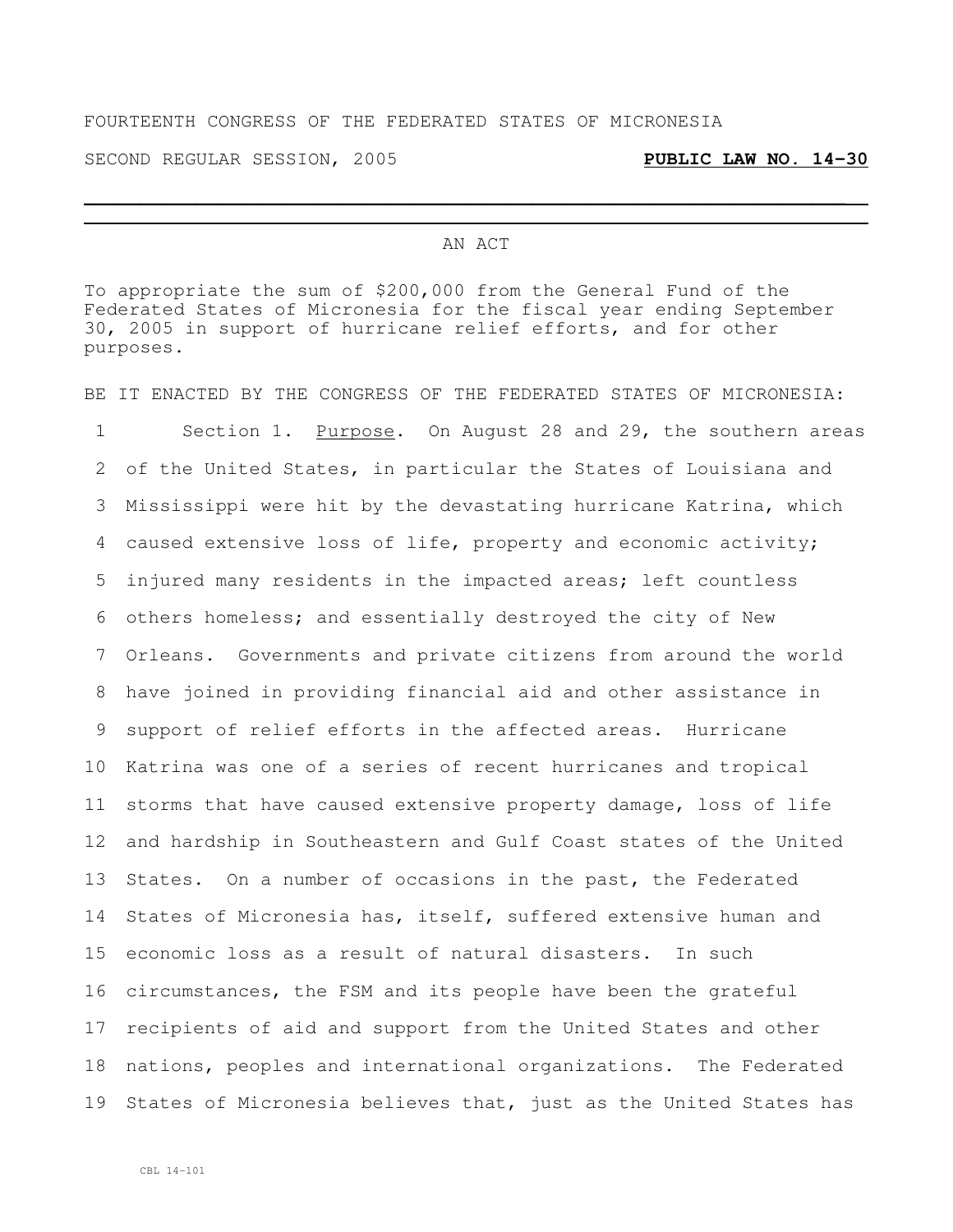come to the aid of the FSM and its people in times of crisis, this nation should support the United States during its time of need. Accordingly, it is fitting that the Congress of the Federated States of Micronesia, on behalf of the nation and its people, appropriate funds in support of hurricane relief efforts in the United States.

 Section 2. The sum of \$200,000 is hereby appropriated from the General Fund of the Federated States of Micronesia for the fiscal year ending September 30, 2005, for relief efforts in aid of hurricane relief efforts in the United States. The funds appropriated under this section shall be contributed to The Micronesia Red Cross Society to be used exclusively for the purpose identified herein.

14 Section 3. Allotment and management of funds and lapse date.

 (1) All funds appropriated by this act shall be allotted, managed, administered, and accounted for in accordance with applicable law, including but not limited to, the Financial Management Act of 1979. The allottee of the funds appropriated under this act shall be the President of the Federated States of Micronesia.

 (2) The allottee of the funds appropriated herein shall be responsible for ensuring that these funds, or so much thereof as may be necessary, are used solely for the purpose specified herein, and shall report back to the Congress on the status of these funds no later than September 30, 2006. The authority of

of 3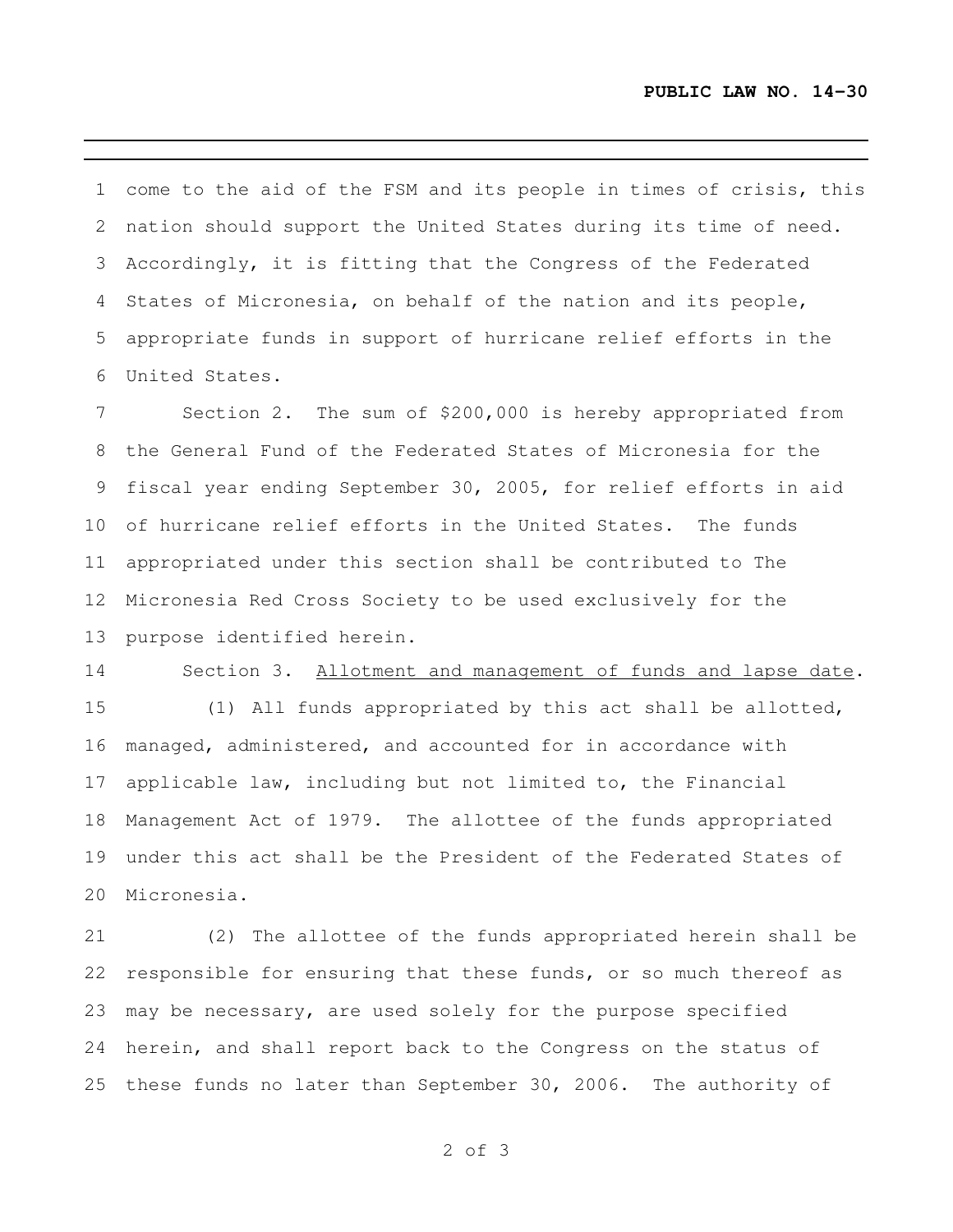|                 |       | 1 the allottee to obligate such funds shall lapse on September 30, |
|-----------------|-------|--------------------------------------------------------------------|
| 2               | 2006. |                                                                    |
| 3               |       | Section 4. This act shall become law upon approval by the          |
| 4               |       | President of the Federated States of Micronesia or upon its        |
| 5               |       | becoming law without such approval.                                |
| 6               |       |                                                                    |
| $7\phantom{.0}$ |       |                                                                    |
| $8\,$           |       |                                                                    |
| $\mathcal{G}$   |       | November 2 (2005)                                                  |
| 10              |       |                                                                    |
| 11              |       |                                                                    |
| 12              |       |                                                                    |
| 13              |       |                                                                    |
|                 |       | /s/Joseph J. Urusemal                                              |
| 14              |       |                                                                    |
| 15              |       | Joseph J. Urusemal<br>President                                    |
| 16              |       | Federated States of Micronesia                                     |
| 17              |       |                                                                    |
| 18              |       |                                                                    |
| 19              |       |                                                                    |
| 20              |       |                                                                    |
| 21              |       |                                                                    |
| 22              |       |                                                                    |
| 23              |       |                                                                    |
| 24              |       |                                                                    |